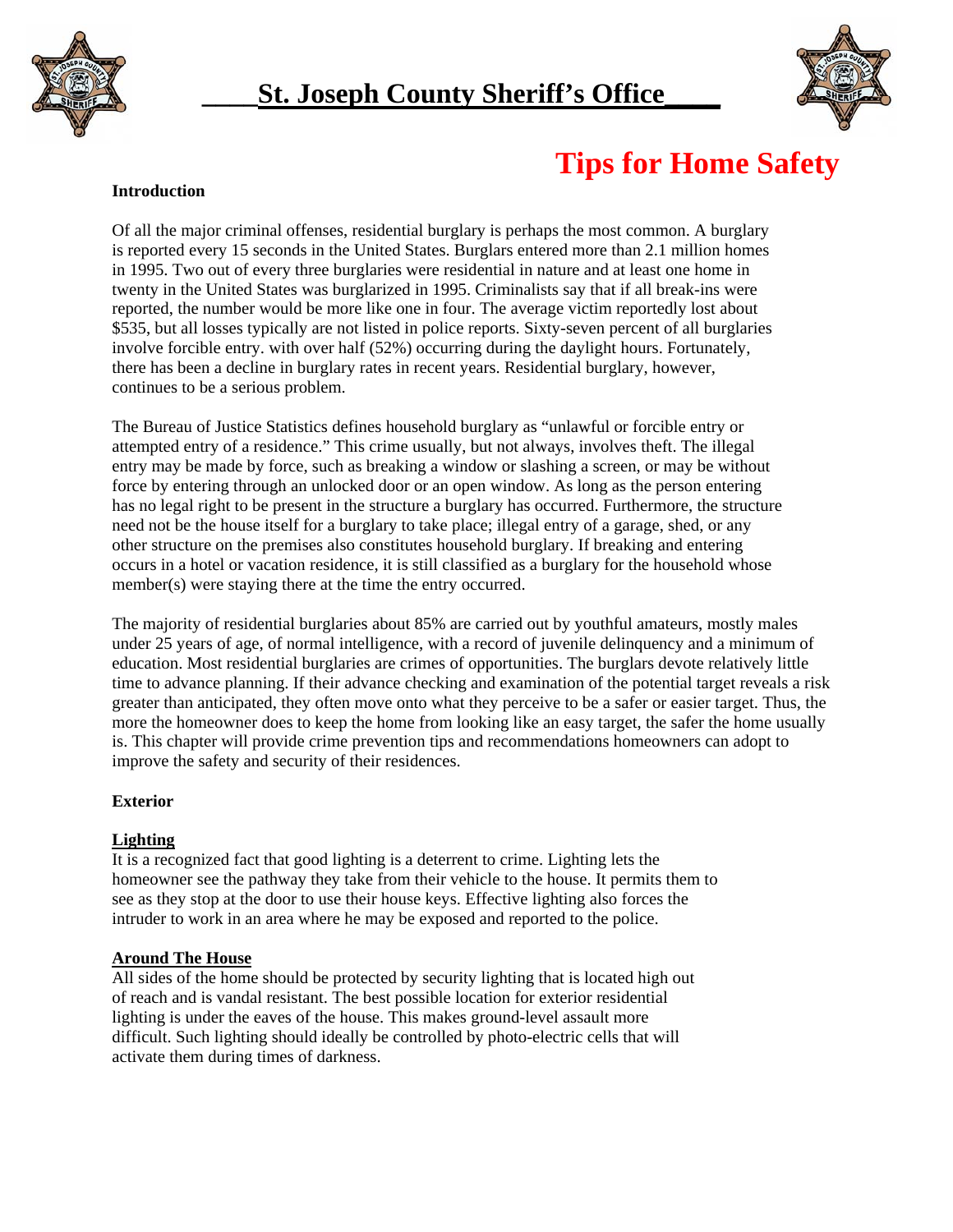### **Over Entry Doors**

Each door should be equipped with a light that provides quality illumination in the vicinity of the door, including both sides of the door and porch.

#### **Carports And Garages**

Lighting in carports and garages is critical. For garages, an automatic garage door opener is the best choice. Almost every garage door opener made today has a light that comes on when the opener is activated, lighting the interior of the garage. In carports, it is recommended either to leave the light on, have the light on a timer, or have a light connected to a motion sensor or photo electric cell.

#### **Light Controls**

Security lighting should be automatically controlled by photocell. Unfortunately, many exterior light fixtures are controlled by an interior switch which can be – and often is —— turned off by an occupant or simply never turned on in the first place. Photocell bases which screw into the bulb socket are available at minimal cost. The bulb is the screwed into the photocell base. From that point on, the light will illuminate automatically as the sun goes down. To insure the light is not accidentally extinguished, a cover can be placed over the inside switch or the switch can simply be removed altogether.

#### **Motion Lighting**

Motion detection lighting is strongly encouraged, particularly in areas where lighting may be considered intrusive to neighbors. Costing less than \$50.00, such units are often direct replacements for existing fixtures and can be selectively aimed to detect motion of an approaching intruder and cause the light to activate. This does two things: first, the sudden presence of the light startles the intruder, leaving him exposed to view; and second, the light provides a friendly means to light pathways as the homeowner returns in the evening. While there may be a concern that dogs, cats or birds will trigger the sensor and cause the lights to come on, if the resident sets the sensitivity of the sensor correctly, this should not be a problem.

#### **Landscaping And Plant Materials**

Bushes, trees and shrubbery can conceal an intruder as he attempts entry into a window or door; or worse yet, as he waits in hiding for the homeowner! A few alterations to the home's landscaping and plant materials can be enough to discourage intruders. To avoid being seen or caught, intruders look for property they can get into and out of quickly. Their ideal target is a house surrounded by large hedges or shrubs, which serve to hamper visibility from the street and neighbor's houses.

Trim shrubbery and trees so doors and windows are visible to neighbors and from the street. Trimmed landscaping should not provide concealment for criminals. If the home has a second floor, prune trees so they can't help a thief climb in second floor windows. Place trellises where they can't be used as ladders to gain entry to upper floors.

- Ground plants (shrubbery and bushes) within four (4) feet of any sidewalks, driveways, doors or gates, should be maintained at a height of not more than two (2) feet.
- Ground plants between four (4) feet and eight (8) feet of any sidewalks, driveways, doors or gates, should be maintained at a height of not more than four (4) feet.
- Ground plants under windows should be maintained at a height that is below the window sill.
- Trees should be trimmed so that the lower branches are more than six (6) feet off the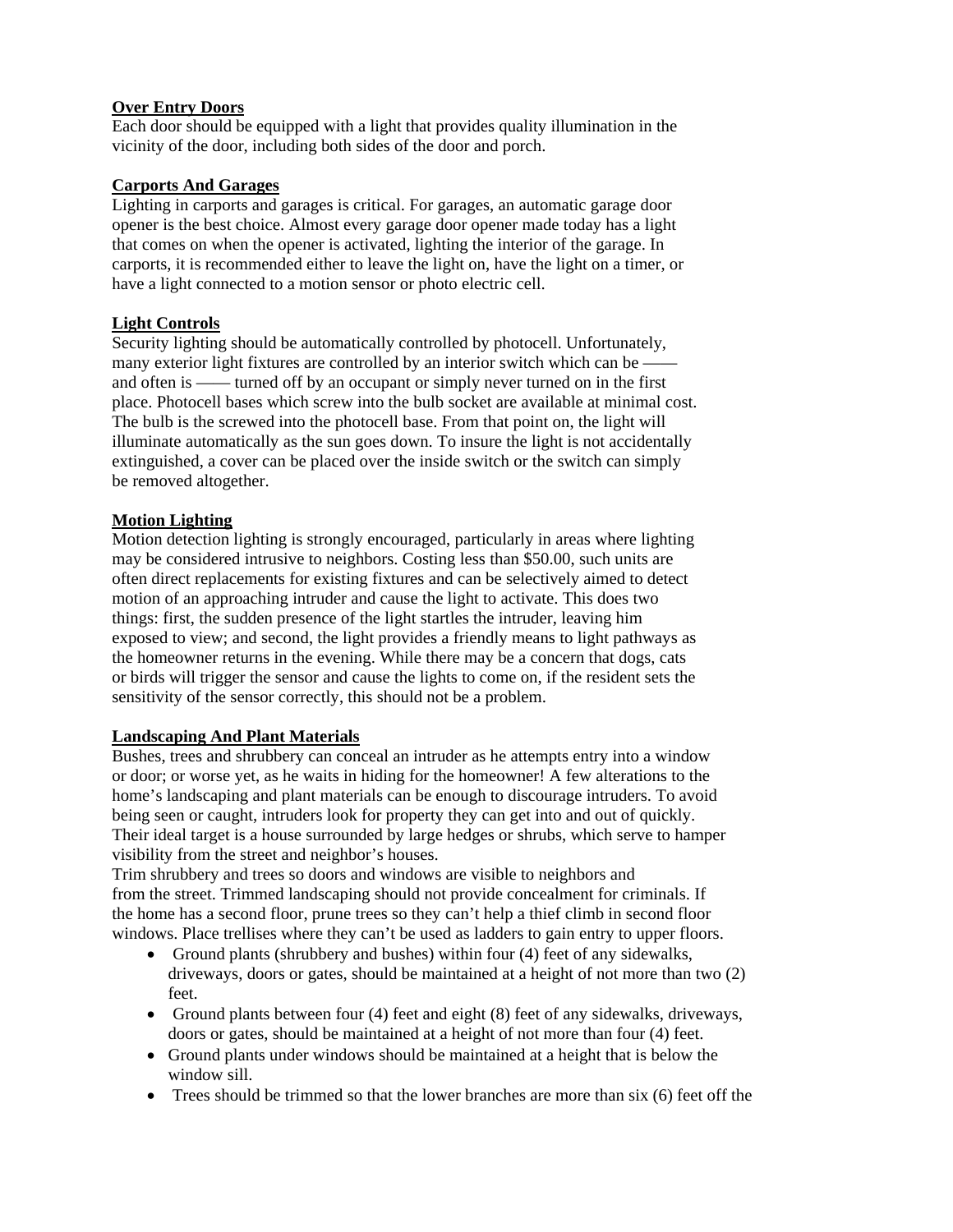ground.

- Place large gauge gravel on the ground near windows. The noise caused by an intruder walking on it can be a psychological barrier. *Do not* place large rocks or other items near glass windows or doors. These could provide the burglar with his tools!
- Plant spiny (thorny) plants along fences and under windows. Such plants will discourage the possible burglar. Protecting with spiny plants can be almost as effective as using barbed wire, and a lot more attractive.

#### **Limiting Access**

Intruders look for homes that have few or no obstacles blocking a quick exit. Fences can prevent burglars from carrying away large items if the gates are locked. Fence gates should be locked at all times, even when the owner is at home. Ladders and tools should be stored in a garage or a storage shed, and these facilities should be locked.

#### **House Numbers**

House or street numbers on a home should be easily visible from the street. Critical time can be saved by emergency responders when the street address for the house is visible from a distance.

- **On the House** 
	- − Use numbers made of reflective materials, or black on white, that are 6 inches high.
	- − Keep numbers looking new and clean and replace when necessary.
	- − The numbers should be placed under a light and near the front door or garage entrance.

### **Electric Power Entrance**

Exterior electric panels often contain disconnect switches which can totally shut off power to the house. Electrical panels should be checked to insure that they are equipped with a disconnect switch lock or other provision that makes it difficult to extinguish power. The homeowner should be encouraged to install a number of wall mounted rechargeable hand-held flashlight units with base chargers at various locations in the house, including all bedrooms and primary living spaces.

#### **Telephone Entrance**

Accessible lines permit telephone service, and thus the ability to call for help, can be severed by simple wire cutters. Where possible, these lines should enter the home high so as to be less susceptible to tampering. If the telephone line must remain accessible, some protection may be afforded by installing the line in rigid conduit and termination points in lockable containers. The best protection, however, is a cellular telephone that can be used should the telephone lines be taken out of service.

#### **Doors**

Doors are usually the burglars first choice of entry into a home. Believe it or not, some residents leave exterior doors unlocked . . . . particularly children who may be the last to leave. In other entries, the burglar simply breaks a door or a side light and reaches around to unlock a door.

#### **The Door**

Exterior doors should be of solid core (wood, not composite materials) or steel, 2 3/4" thick is preferred. Hollow core or wood panel doors can be easily broken. Such doors, however, can be reinforced by attaching at least 20 gauge (approximately 1/32"thick) sheet metal on the exterior side of the door. If this method of strengthening the exterior door is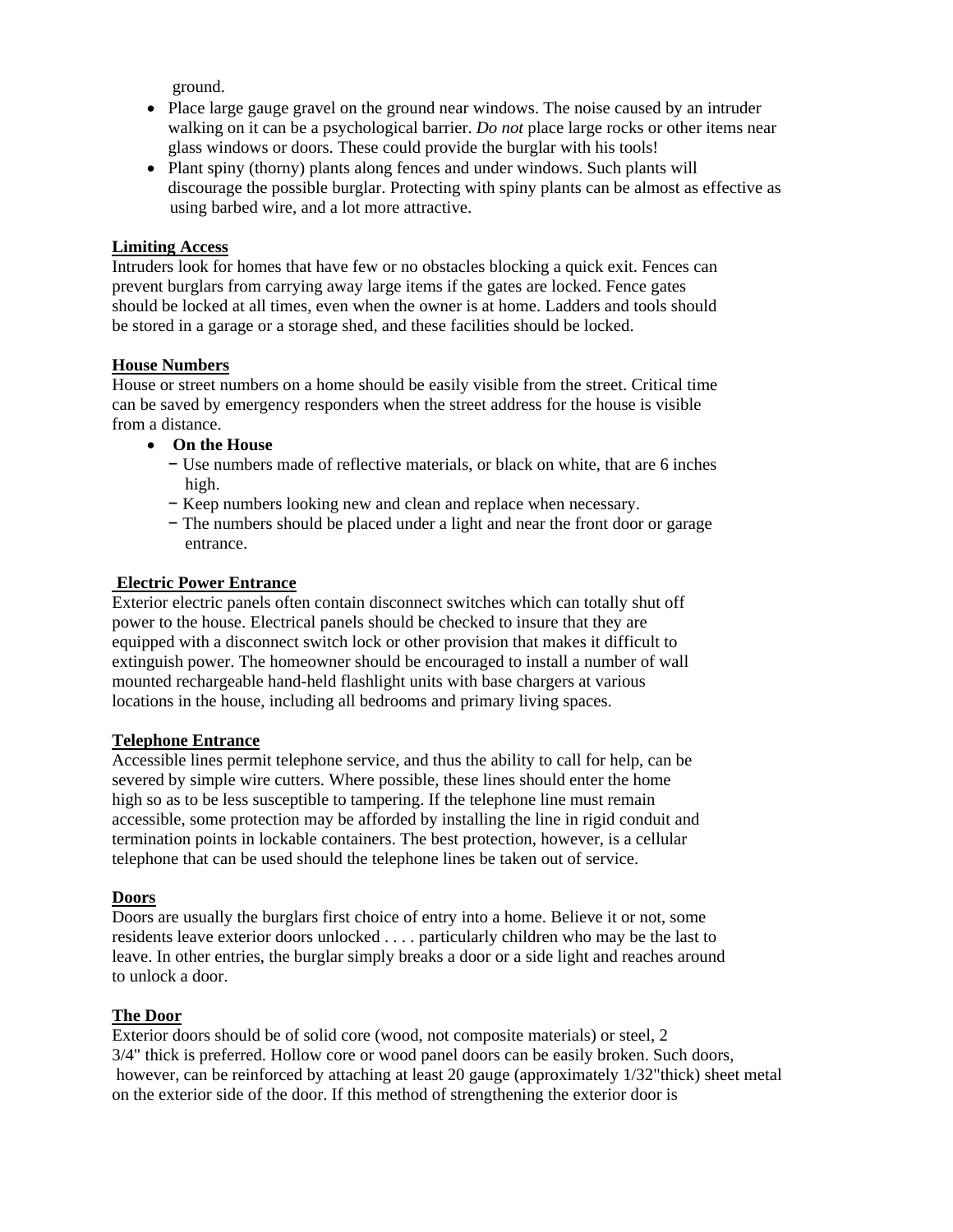used. attach the sheet metal with carriage bolts, spacing no further than 16" apart, around the perimeter of the door attach the sheet metal with carriage bolts, spacing no further than 16" apart, around the perimeter of the door If an exterior door is equipped with glass within arm's length (about 40") of the door lock, break resistant polycarbonate glazing material (similar to plexiglass) attached to the inside of the door around the sides will provide considerable delay. Entry doors should fit their frames tightly, with no more than 1/8" clearance between the door and the frame. Door frames should be solidly anchored to the rough opening. There are often spaces left between the rough opening stud at a point midway up the door jamb. These spaces create a poor anchorage for hardware making the door easy to kick open. If possible, the door molding should be removed and these spaces should be filled or "shimmed" prior to mounting any new lock strikes. If the door opens inward, the stop strip should actually be part of the wood frame, not applied. The stop strip is a wood strip installed on or milled into the door jamb (it's the part of the jamb that the door closes on). If the stop has been applied (strip nailed on the jamb), pry it off carefully and coat the surfaces with epoxy cement. Then hammer the stop back in place and further secure it with tapered wood screws installed directly in front of the lock bolts. This will make it difficult for a burglar to pry up the strip and manipulate the lock from the exterior.

#### **Door Viewer**

Entry doors should have wide angle (180°) door viewers to permit the occupant to see callers without opening the door. Such door viewers are inexpensive and easy to install

#### **Strike Plates**

The strike plate is attached to the door frame. The metal bolt of the door lock slides into the strike plate to secure the door to the door frame. Heavy duty strike plates, installed with long screws (ideally, at least 3"), offer good resistance against force. Strike plates and boxes should be installed with screws long enough to reach the stud behind the jamb. Replace weak strike plate with High Security Strike Plate. Fasten with long screws. This will also strengthen the frame system. Replace weak strike plate on wood frames with High Security Strike Box.

#### **Hinges**

If an entry door swings outward, the knuckles of the hinges must be exposed and it may be possible to remove the hinge pins to gain entry. One solution to this problem is to replace hinges that have removable pins with hinges having non-removable pins (available at hardware stores). Another solution is to remove the two opposing screws (door and frame side) from the top and bottom hinges. Then insert a large finishing nail in the screw hole on the frame side, but do not hammer the nail in all the way; instead leave the head of the nail exposed 1/4" to 1/2" above the surface of the hinge. Close the door slowly and insure theexposed nail meets and extends into the screw hold on the opposite hinge.

#### **Sliding Glass Doors**

Sliding glass doors (sometimes referred to as acacia doors) are easy for a burglar to enter if no remedial action is taken. Often, the door panels can simply be lifted out of the tracks. To deal with this problem, open the active door and install a number of wood screws in the track, allowing the screw to project down 3/8" to 1/2" or so. Slide the door closed, making sure the extended screws pass freely over the top rail of the door. Now try to lift the door from the track; upward movement should be stopped by the screws before the door can clear the bottom track. Once the door has been secured from lifting, an auxiliary lock is needed because more than likely, the standard lock supplied with the door is nothing more than a small hook bolt that can easily be forced open. Locking bars (commonly called the "Charlie Bar") are ideal for this purpose; but a length of dowel —— an old broom or mop handle,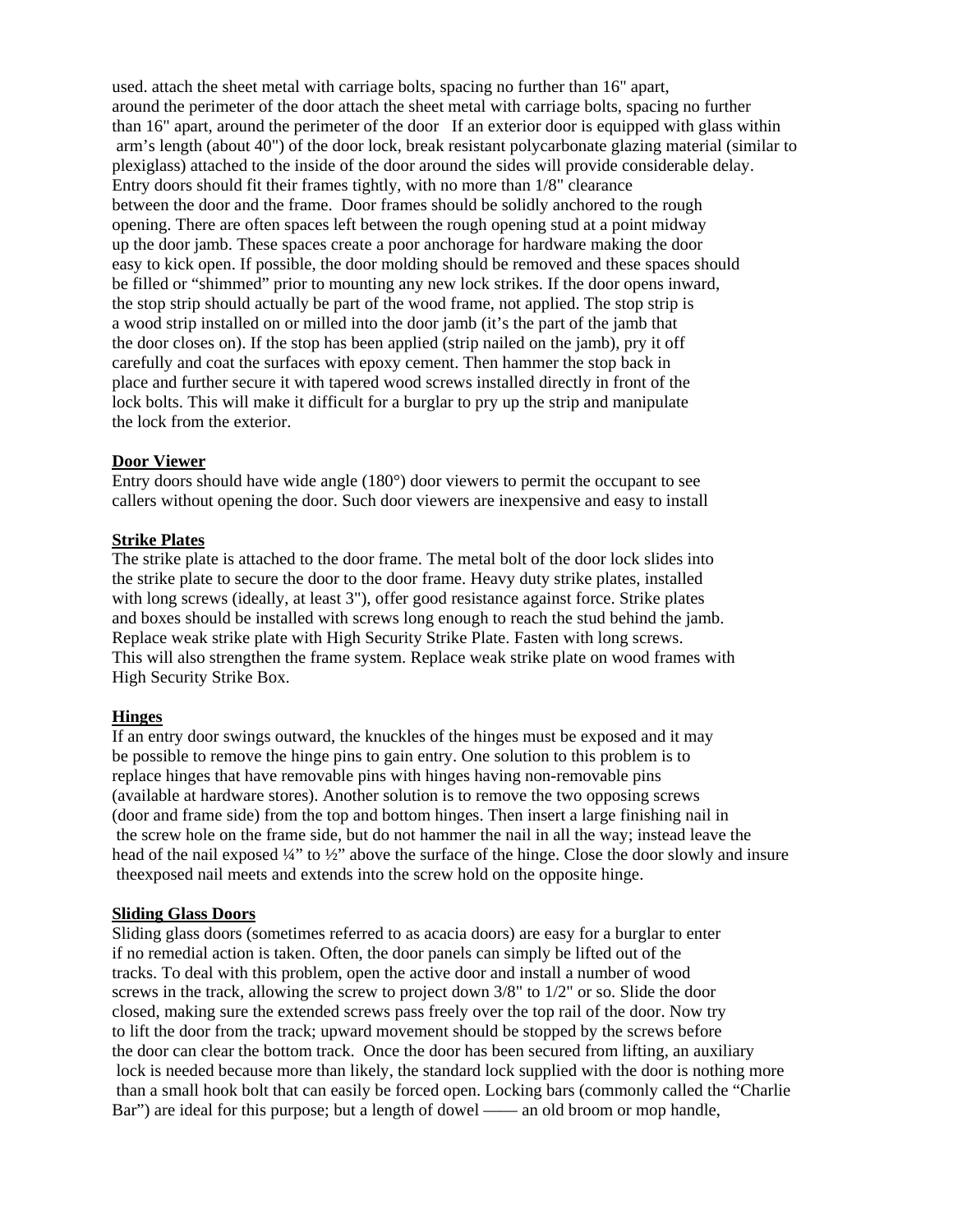for example —— can also be placed in the bottom track to keep the door from being pushed open. The dowel should be cut to a length so it fits snugly in the track between the wall and the door frame. If ventilation is needed, another dowel could be cut a few inches shorter to permit the sliding door to be opened no greater that six (6) inches. There are also a number of commercially produced locking devices for sliding glass doors. Those operated by keys are recommended for better security.

## **Garage Doors**

The failure to close and lock the garage door often presents the most serious security problem in the home. This should always be emphasized to the homeowner. The following are a series of recommendations related to garage door security:

- The garage door should be locked at all times (even when the occupant is at home);
- Overhead track operated doors are best secured with electronic door openers. They should be of the type that can be disconnected from inside the garage in the event the home is unoccupied for long periods of time;
- A good case hardened padlock on which both ends of the shackle engage, should be used to secure the garage door;
- For garage doors with overhead tracking, drill holes into the track above a roller with a pin or padlock inserted through the slot;
- For garage doors that are counter-balanced, secure with two case-hardened hasps and padlocks bolted onto both sides of the door;
- For garage doors that have a double out swing, mount heavy duty slide bolts to the inside of one door at the top and bottom to make it stationary. A case hardened hasp and padlock can then be bolted on to secure the active door to the inactive door;
- The door leading from the garage into the home should be a solid wood or metal core door and should have a good quality deadbolt lock on it;
- If a garage door has a "doggie door," this can be a means of access for a burglar;
- Homeowners should be cautioned not to leave garage door openers in vehicles parked outside, as they can obviously be used for easy access into the garage.

# **Locks**

# **Key-In-Knob Lock**

A key-in-knob lock offers privacy and convenience but does not offer security from intruders. They can be easily compromised by wrenching the knob with hands or vice grips, using credit cards or plastic to slip the spring bolt or by simply kicking open the door.

#### **Deadbolt Lock**

A deadbolt lock can provide good protection for an entry door. When the key is turned, the lock mechanism slides a strong metal bolt from the door into the frame. When purchasing a lock, the following points should be covered:

- − The bolt should extend at least 1" from the front edge of the door (a 1" throw)
- − The connecting screws that hold the lock together should be on the inside of the door.
- − The strike plate should be attached to the door frame with screws that measure at least 3" in length.
- − The cylinder should have a steel guard —— a ring around the key section. The cylinder guard should be tapered or rotate around the key section (if twisted) to prevent wrenching.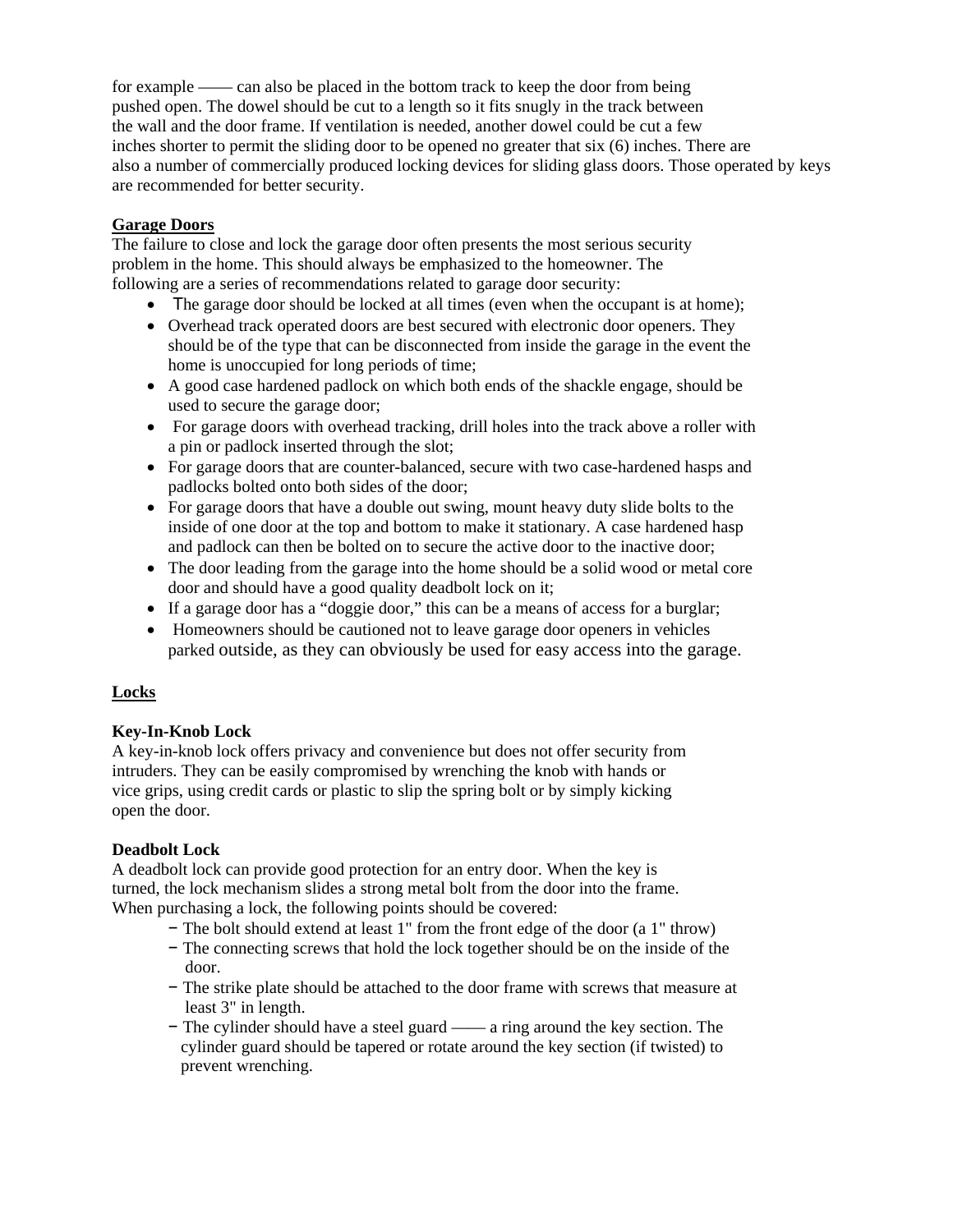#### **Auxiliary Rim Mounted Lock With Deadbolt**

This lock can be attached to a door's surface with long sturdy screws. The locking device on the door fits into the plate on the frame. When the key is turned, strong metal bars join the two parts of the lock.

#### **Double Cylinder Deadbolt Lock**

This lock can placed on doors with glass panels or on other doors, as well. The locks can be opened only with a key from either side. The key should be kept near the door but not reachable from the glass panel. Some states and local jurisdictions have, for reasons of fire safety, passed laws or ordinances that prohibit the installation of double cylinder deadbolt locks in residences. The law in each jurisdiction should be review before they are recommended.

#### **Keys**

Improper attention to the issue of keys can lead to a burglary. The following are suggestions to better insure keys are properly controlled:

- − When someone moves into a previously occupied home, all exterior doors should be rekeyed;
- − Homeowners should keep their keys secured at all times. They should take their keys with them when they leave the apartment or condominium and keep them in their pocket or purse;
- − Keys should never be loaned, particularly where strangers are involved. House keys should be placed on a dual key ring that will permit easy separation from the car key. When keys are surrendered in connection with service or valet parking, only the car keys should be left.
- − Keys and key rings should not be marked or identified in such a way so they can be switch functions on automobile and refrigerator doors.

#### **Foiling**

Foil, or tape, is a ribbon of metallic material that is attached to various surfaces such as glass, door panels, walls, etc. The foil is designed to break when an attempt is made to gain entry through the surface to which it is attached, thus causing the alarm to sound.

#### **Vibration or Shock Detectors**

These special sensing devices are set to react to vibrations similar to those that result when an attempt is made to break the surface to which they are attached. They can be used on walls, doors and particularly on windows, but proper attention to design must be exercised for problem free operation in the home.

#### **Screens**

Specially designed "insect" screens are also available to cover windows and other openings. These screens contain inconspicuous, built-in alarm wire to protect against entry through the screen material, and are also installed so an alarm will sound if the screen is removed from the opening while the system is on. While there are a great variety of interior detection devices available, only a limited number are usually considered suitable for residential use.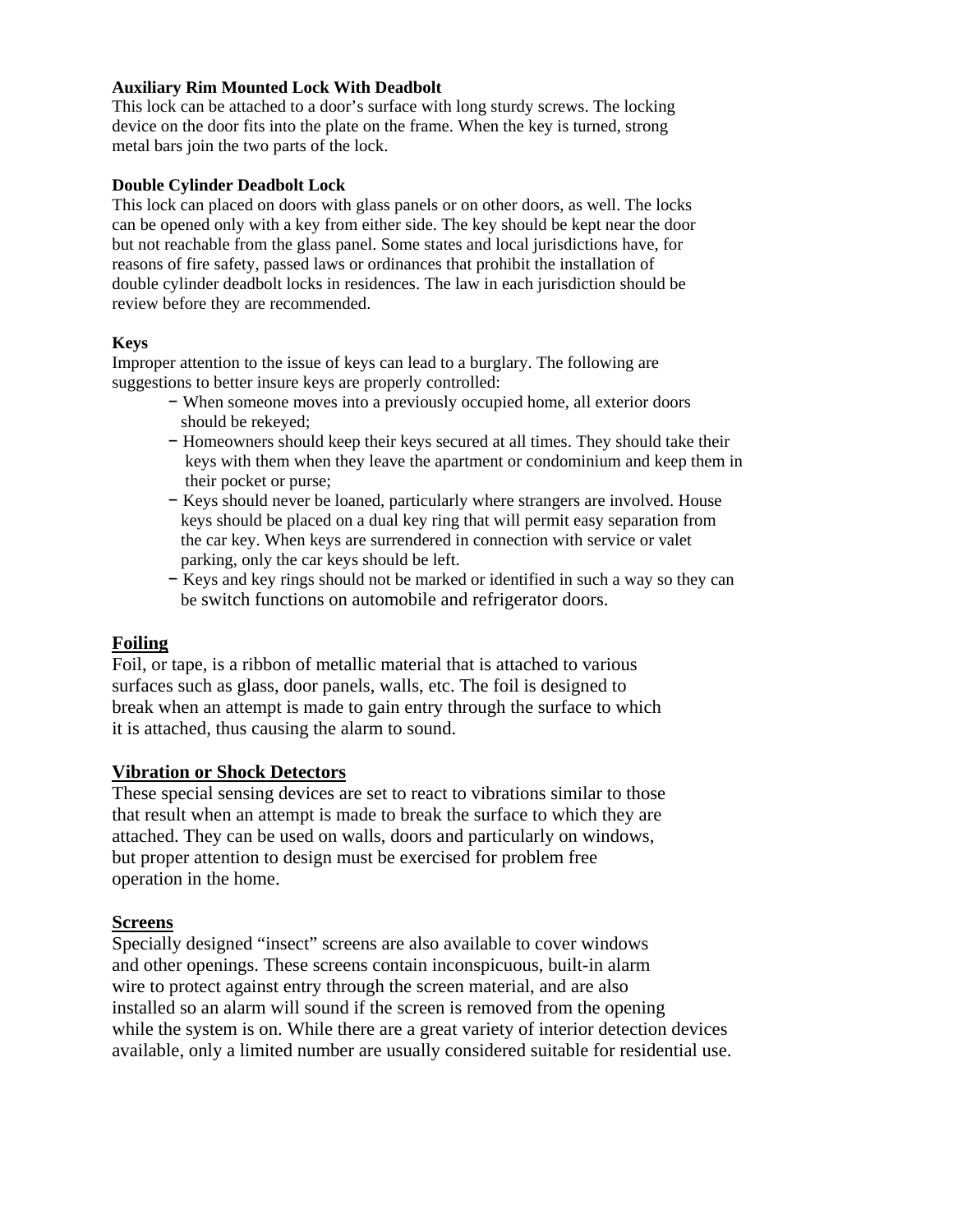# **Pressure Mats**

Generally used under rugs or carpets, these mats are really flat "switches" that react to pressure from footsteps. Placed on doorways, hallways, windowed areas and staircases, they can be used ideally to isolate desired areas.

# **Photoelectric Beams**

When specifically designed for residential use, these beams are small and unobtrusive, and in some cases, are designed to resemble standard wall outlets. They cast an invisible infrared light beam across hallways, rooms, stairwells, etc., and when the beam is broken, the alarm sounds. Although more costly than pressure mats, the rather considerable length of beam can compensate in some installations by allowing large areas to be protected by a single device.

# **Passive Infrared Systems**

This type of device measures the infrared heat generated within the protected area. An individual passing through the area, generating body heat, would be detected by the sensor. This type has proven to be more reliable than other forms of motion detection and is less susceptible to false alarms.

# **Motion Detectors (Ultrasonic, Microwave)**

These devices are designed to detect motion within the specific area. They operate by filling an area with ultrasound or microwaves that are "observed" in a specific preset pattern. A person entering the pattern, in sustained motion, changes the pattern. This change triggers the alarm system. Since they are quite sensitive to a wide variety of conditions, care must be exercised in installation in order to avoid frequent false alarms. Therefore, proper attention must be paid to the location of existing air conditioning and heat vents, telephones, loose fitting windows, etc. before a decision to use these devices is made.

# **Proximity Devices**

These devices are very effective in protecting specific objects such as safes, file cabinets or works of art.

# **Panic Buttons**

These devices are small buttons that may be located at various spots within the home, particularly alongside entrance doors, and next to beds. Portable panic buttons that operate in a manner similar to garage door opener transmitters are also available. Such devices usually have a range between 250 - 350 feet and are most useful when the user moves from room to room within the protected area. They allow the occupant to manually activate the alarm system if they suspect an intruder. Care must be exercised in locating these buttons so they aren't pushed by children or curiosity seekers.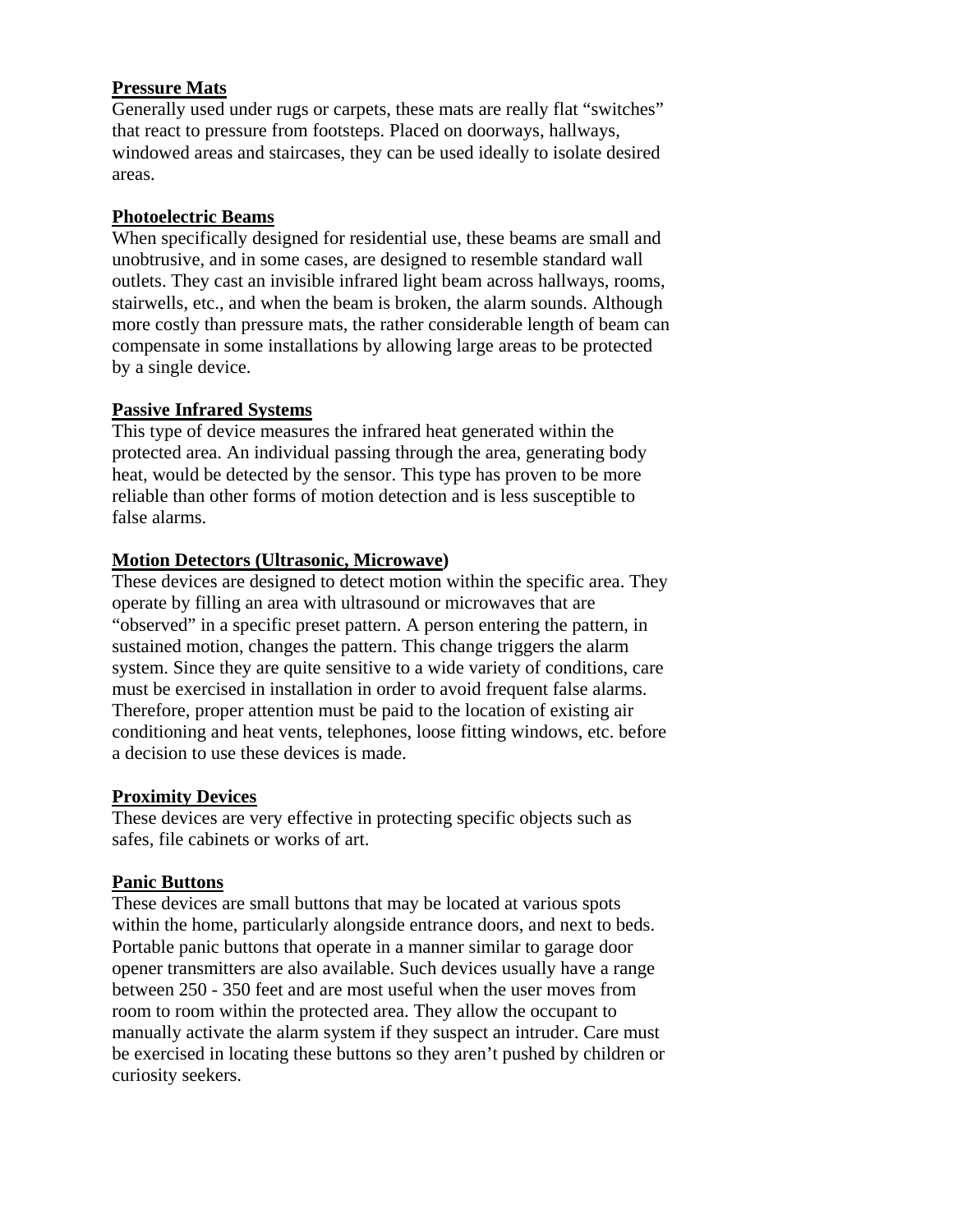# **Controls and Annunciation**

Controls for an alarm system consist of a panel and a keypad into which a code number that arms or disarms the system is entered. Controls also perform other functions that allow flexibility in how and when an alarm system is armed or disarmed. The annunciation part of the system is the element that sounds the alert of the intrusion.

# **Important Things To Look For In A Residential Alarm System**

- An alarm system must have a reliable power supply. The most dependability is provided by a system that operates on household electric power, with emergency backup power provided by a battery to assure operation during power interruption. A rechargeable means of automatically reporting battery failure should be included. A service and maintenance contract that includes automatic battery replacement is highly desirable.
- Some visual or audible signal should be provided to notify or alert the homeowner of a malfunction in the system prior to operation.
- Any components that can turn the system on or off or render it otherwise inoperative or ineffective should be tamper resistant.
- All components and installation methods should meet the requirements of all applicable local standards, regulations and codes.
- An installed alarm system should carry a warranty covering parts and labor, from both the manufacturer and installer for a period of no less than one year from the date of installation.
- The installation company should by contract be required to provide service and repairs on a prompt basis.
- Upon installation of an alarm system, the homeowner should be thoroughly knowledgeable of what it does and what it does not do. They should be made familiar with all the details of operating the system and receive verbal as well as written instructions covering all possible circumstances involving the alarm system.

# **Selecting The Right Alarm Company**

The alarm installation field is one of the country's fastest growing industries. While there are many experienced, reputable and reliable alarm installation companies, there are also those that are less than reputable and who will take advantage of the homeowner. An alarm installation company should ideally be well established and have a verifiable record of successful operation. To check on an alarm installation company, the homeowner can possibly contact the local police and fire departments, the Better Business Bureau, the Consumer Protection Agency or the Chamber of Commerce. This background checking should be done *before* the company is invited into the home. Employees of an alarm installation company who have access to a home should be bonded. It is also advisable to obtain a list of satisfied customers and to contact them directly.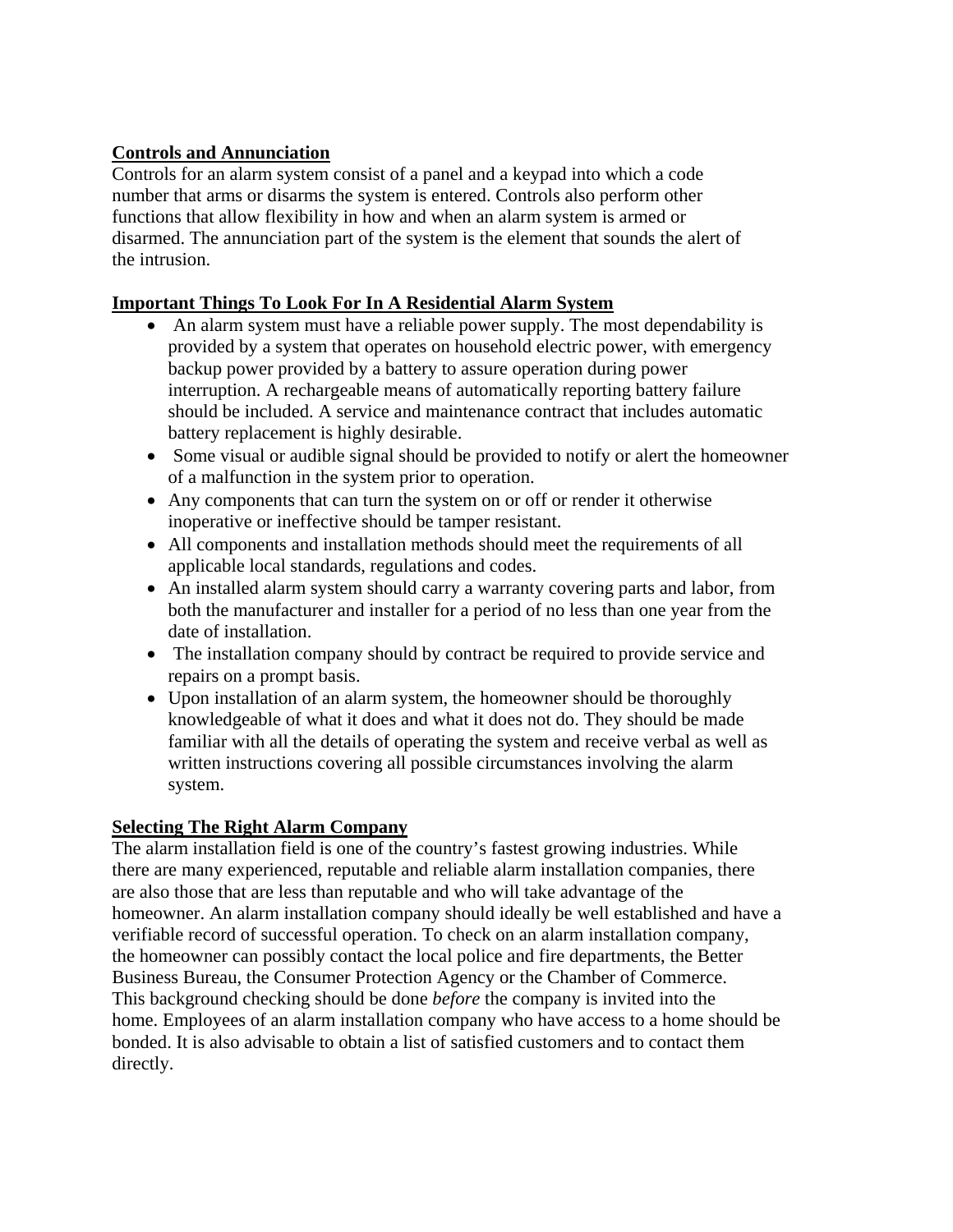# **Inexpensive Alarm Protection**

There are a number of self-contained alarm systems useful to the homeowner who does not want the benefits of a full-featured, professionally installed system. These small units can be installed on a wall in a corridor or near a protected door or window and sound a loud local alarm if violated. It should be noted, however, that such devices are intended only to alert occupants and to startle an intruder; they should not be used for, nor are they intended to be used to call the police.

# **False Alarms**

A large percentage of electronic alarms reported to police departments are false. For the sake of publication, a "false alarm" is defined as any alarm activation *not* caused by an intruder. False alarms waste police resources, add unnecessary risk to the responding officers and the public in general.

# **How To Reduce False Alarms**

The following are measures or steps the occupant or tenant can take to reduce false alarms in multi-residential housing:

- − If the occupant accidentally activates the alarm, they should advise their alarm monitoring company immediately. They need to memorize their pass code.
- − All alarm users should be trained to use the system and know the codes to arm and disarm the system; including how to cancel a false alarm.
- − All loose fitting doors and windows with sensors should be tightened. A loose fit may break the sensor contact, even without opening the door/window. Hinges and strike plates should be adjusted so the door can move no more than 1/4".
- − Do not have anything that will move (pets, plants, balloons, etc.) or stir the air (fans and heaters) in a room that is protected with a motion detector.
- − Have wide-gap sensors installed on all doors.
- − Have the sensitivity settings on motion detectors and glass-breaking sensors adjusted so unwanted sounds or items do not activate them.
- − If an alarm system is activated by a storm, it should be subsequently checked and adjusted.
- − It can be arranged for an alarm monitoring company not to dispatch the police for interior motion sensor activations without having other sensors activated. This is known as "double sensor" dispatching.
- − If an alarm system is more than five years old, the equipment should be evaluated for upgrading or updating.
- − Finally, after an alarm system has been activated, the occupant should wait a few moments to insure the alarm system activated itself proper.

# **Biological Alarm**

The earliest "alarm systems" used by man to detect intruders were his animals. An alarm, after all, is basically a device to discover the presence of an intruder and sound a warning —— a dog may possibly be a good alternative for this purpose. A noisy, little dog can be a very inexpensive, very effective intrusion detection alarm. Food, water and affection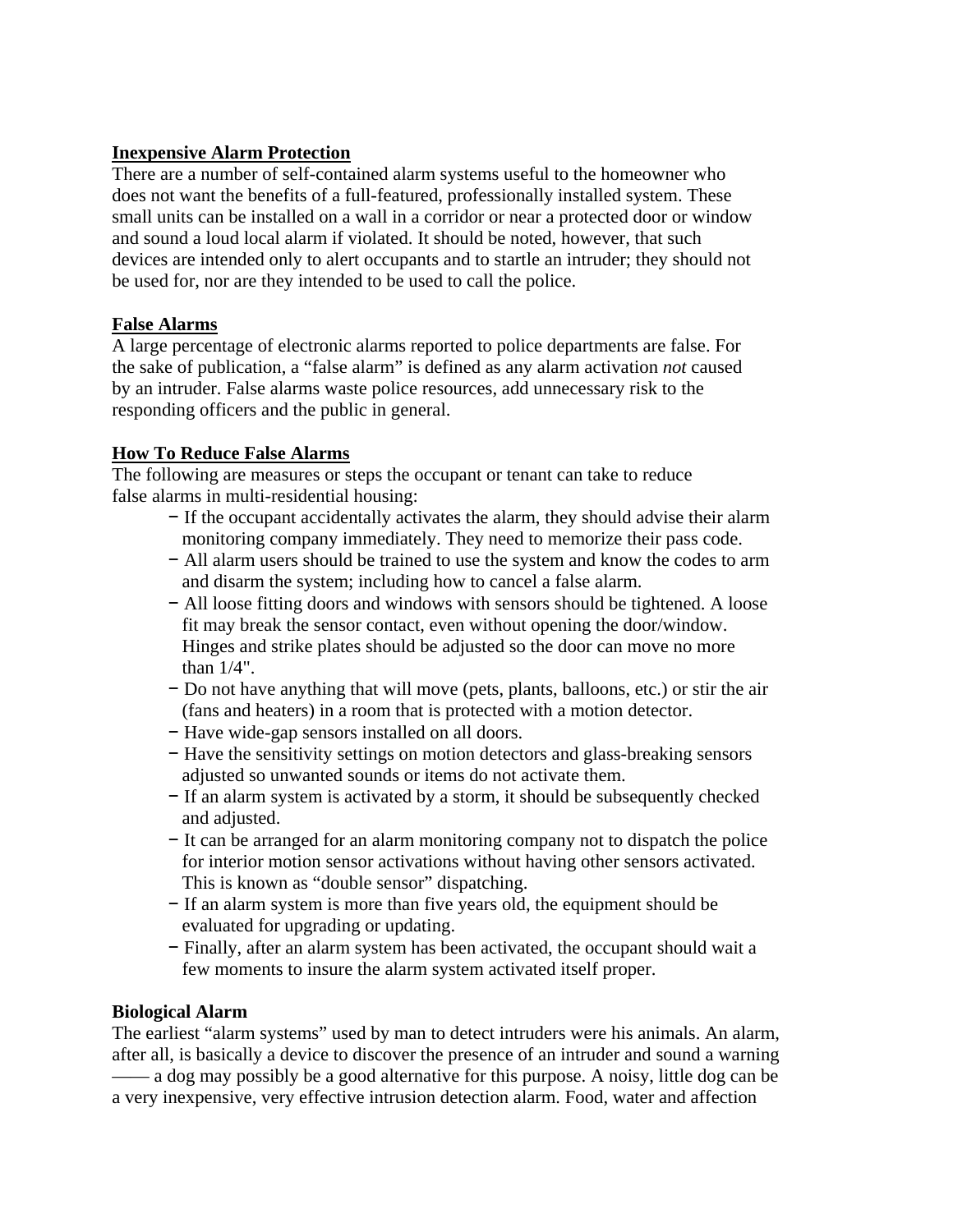can produce an alert, mobile, self contained alarm system which may be as effective as an electronic home alarm.

# **Security Closet**

Each home should ideally have a security closet, for storage of firearms, silver, cameras, coin collections, etc., within it. This closet should have load bearing walls on as many sides as possible. Heavy plywood should be installed on the inside (plasterboard) walls. The security closet should have a solid core door, a heavy duty deadbolt, high security strike and non-removable hinge pins. If the home has an alarm system, the closet door or interior should be alarmed.

# **Home Safes**

If a homeowner utilizes a safe for securing money or valuables, the safe should have a Underwriters Laboratories (UL) burglary resistant label on it. This UL label means that the safe model has been tested to resist attacks of a specific nature for a certain number of minutes, Fire resistant chests and files also have UL ratings which indicate an endurance to fire in minutes or hours. Many people do not know the difference between fire resistant safes or chests and money safes.

# **Safe Deposit Boxes**

Homeowners should be strongly encouraged to rent a safe deposit box in which to store:

- 1) compact items of extreme value, such as diamonds or others expensive jewelry, heirlooms, and stamp and coin collections;
- 2) flammable documents such as legal papers, certificates, stocks and bonds, insurance policies, contracts and inventory and photos of household goods. Depending upon the special needs of the homeowner, the following is a list of the type of documents that should be stored in a rented band safe deposit box:

| Stock and bond certificates            | Income tax records              |
|----------------------------------------|---------------------------------|
| Mortgages, property titles and deeds   | Health records                  |
| Birth, marriage and death certificates | Insurance policies              |
| Passports Pension plans                | Household inventory             |
| Military discharge papers              | Citizenship and adoption papers |

# **If There is a Death in the Family**

Some burglars read obituaries and know people will be gone from the home during a funeral. If there is a death in the family, arrangements should be made for a house-sitter the day of the funeral.

# **Operation Identification**

The homeowner should participate in Operation Identification (see Chapter Twenty-Seven for more detailed information about Operation Identification), if it is offered by the local police or sheriff's department. If Operation Identification is not locally offered, they should purchase an engraver on their own. The homeowner should engrave their social security number (preceded by their state abbreviation) on items of value such as TV's, stereos, VCR's, cameras, sporting equipment, tools, etc. They should photograph unmarkable items such as china, silver or jewelry. The homeowner should make a complete inventory of household goods, including serial numbers of valuables. The inventory and a photo or videotape of the items should be secured in a rented band safe deposit box. If they are available, Operation